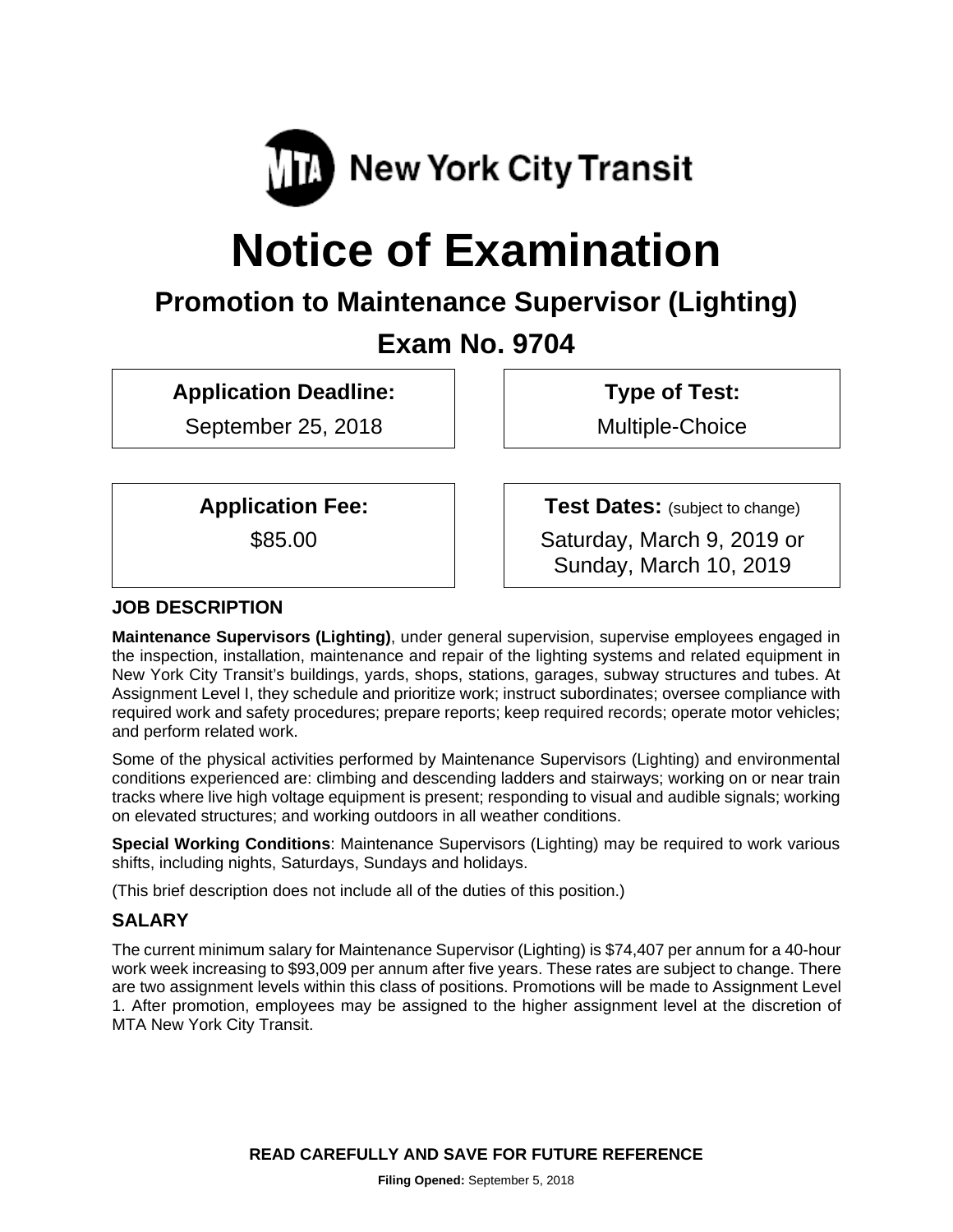#### **ELIGIBILITY TO TAKE EXAMINATION**

This examination is open to each employee of MTA New York City Transit who **on the date of the multiple-choice test:** 

- 1. Is permanently (not provisionally) employed in or appears on a Preferred List (see Note, below) for the title of Light Maintainer; and
- 2. Is not otherwise ineligible.

(Note: A "Preferred List" is a civil service list which is only for certain former permanent incumbents of the eligible title who have rehiring rights.)

This examination is also open to employees who were appointed to an eligible title pursuant to New York State Civil Service Law, section 55-a, and who meet all other eligibility requirements.

You are responsible for determining whether you meet the eligibility requirements for this examination prior to submitting the *Application*. You may be given the multiple-choice test before we verify your eligibility. If you are marked "Not Eligible," your application fee will **not** be refunded and you will not receive a score.

This examination is **not** open to employees of MaBSTOA or MTA Bus Company, or to employees of MTA agencies other than MTA New York City Transit.

#### **REQUIREMENTS TO BE PROMOTED**

**Probationary Period:** At the time of promotion, you must have completed your probationary period in the eligible title as indicated in the above "Eligibility to Take Examination" section, and you must be permanently employed in that title or your name must appear on a Preferred List for the title at the time of promotion. Additionally, you must have served permanently in the eligible title for at least one year. Time served prior to a break in service of more than one year will not be credited.

**Driver License Requirement:** At the time of promotion, you must have a Motor Vehicle Driver License valid in the State of New York with no disqualifying restrictions that would preclude the performance of the duties of this title. If you have serious moving violations, a license suspension or an accident record you may be disqualified. This license must be maintained for the duration of your employment in the title.

**Drug Screening Requirement:** You must pass a drug screening in order to be promoted.

#### **HOW TO SUBMIT AN APPLICATION AND PAY THE APPLICATION FEE**

If you believe you meet the requirements in the "Eligibility to Take Examination" section, submit an application online by the last day of the application period unless you are requesting a Fee Waiver. Applicants who wish to request a Fee Waiver should refer to the "How to Submit an Application When Requesting a Fee Waiver" section below.

**Application Fee:** This fee is generally not refundable. Under special circumstances, you may be entitled to a refund. You should refer to the Department of Citywide Administrative Services ("DCAS") Exam Regulations to determine if you are entitled to a refund prior to requesting a refund. You can refer to the bottom of the last page of the Notice of Examination for instructions on how to obtain a copy of the DCAS Exam Regulations.

#### **Online Applications:**

- 1. Apply using the "BSC" employee portal at www.mymta.info by the last day of the *Application*  period.
- 2. You must pay the *Application* fee via payroll deduction. Applicants who request a fee waiver must apply by mail.

(Continued)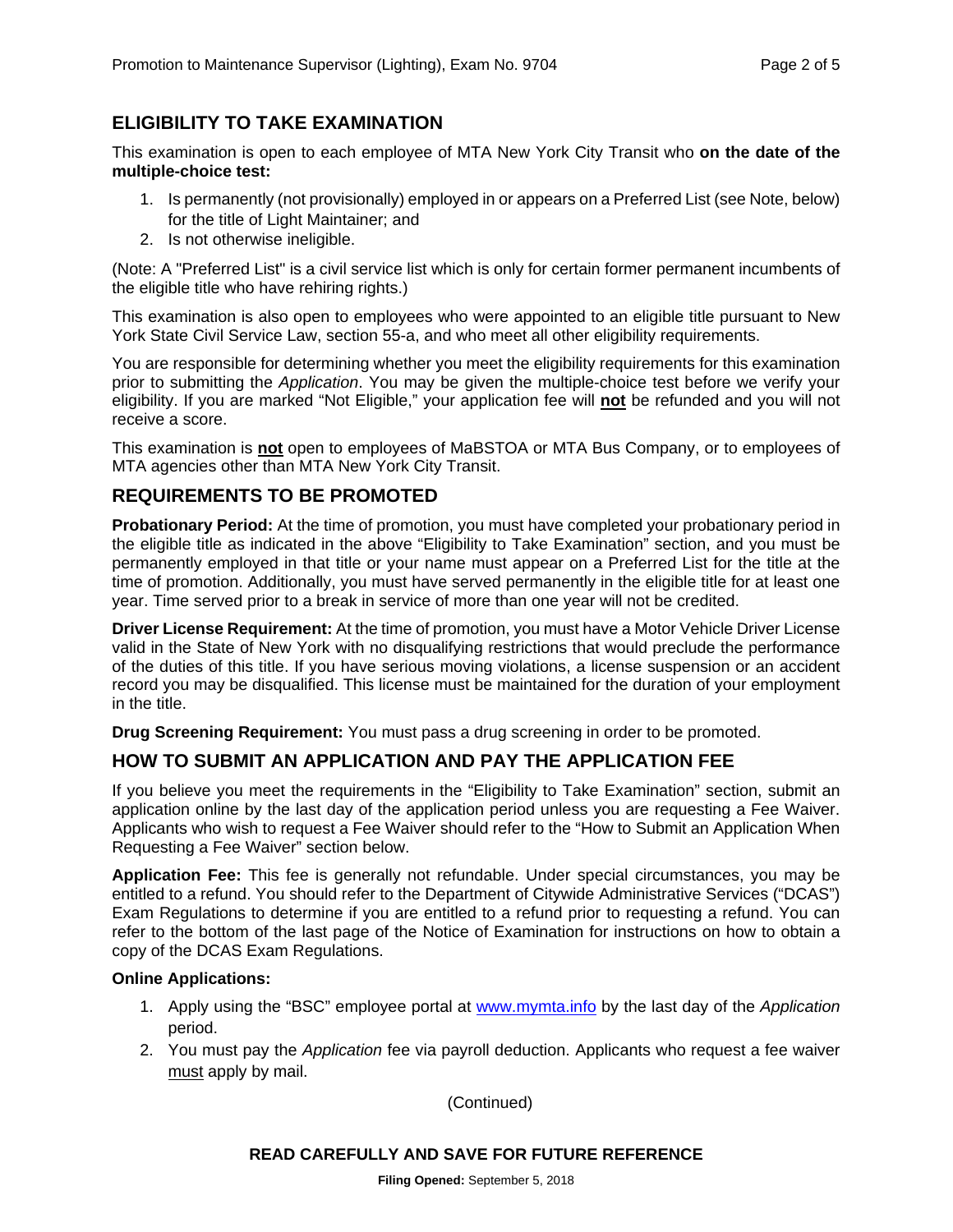#### **HOW TO SUBMIT AN APPLICATION AND PAY THE APPLICATION FEE** (Continued)

3. You will be sent a confirmation number after you complete your *Application* and pay the application fee.

Save your confirmation numbers for future references and proof of filing an *Application.*

Computers with internet access are available on a limited basis at branches of the New York Public Library, the Brooklyn Public Library and the Queens Library to patrons with a valid library card.

#### **HOW TO SUBMIT AN APPLICATION WHEN REQUESTING A FEE WAIVER**

Applicants who wish to request a Fee Waiver must obtain an *Application* in person at the MTA Exam Information Center as indicated below and must submit the *Application* by mail to the address in the Correspondence section below **by the last day of the application period**.

MTA New York City Transit will not accept applications in person. Additional information on requesting an application fee waiver is available with the *Application*.

**MTA Exam Information Center**: Open Monday through Friday, from 9 AM to 3 PM, in the lobby at 180 Livingston Street, Brooklyn, New York. Directions: take the A, C, F, or R trains to the Jay Street-Metro Tech Station, or the 2, 3, or G train to the Hoyt Street Station.

#### **ADMISSION LETTER**

An *Admission Letter* will be mailed to you about 10 days before the first date of the multiple-choice test. If you do not receive an *Admission Letter* at least 4 days before this date, you may obtain a duplicate letter at the MTA Exam Information Center (as indicated above). A paper copy of the *Admission Letter* is your ticket for admission to the test.

Employees **must** keep their official mailing address **up to date.** Only the address on file with the MTA Business Service Center will be used to mail correspondence, including the *Admission Letter.*

#### **THE TEST**

You will be given a competitive multiple-choice test. A score of at least 70% is required to pass the multiple-choice test. Your score on this test will determine 85% of your final score. Your seniority will determine the remaining 15%. You must pass the multiple-choice test to have your seniority credited. Your seniority score will be 70 plus  $\frac{1}{2}$  point for each three months of completed, permanent continuous service with an agency under the jurisdiction of the Commissioner, Department of Citywide Administrative Services in competitive titles. Your service will be credited through the date of the multiple-choice test, up to a maximum of 15 years. Time served prior to a break in service of more than one year will not be credited.

Veterans' or Disabled Veterans' Credit will be granted only to eligible passing candidates who request that they be applied. Veterans' or Disabled Veterans' Credit should be requested at the time of application, but **must** be requested before the date the eligible list is established. Claims for Veterans' or Disabled Veterans' Credit cannot be made once the eligible list is established.

The multiple-choice test may include questions on:

- 1. **Lighting Systems**  Inspecting, installing, repairing and maintaining feeder cables, transformers, electrical connections, high voltage wiring and related lighting equipment
- 2. **Flagging Rules**  MTA New York City Transit street and track flagging rules and procedures
- 3. **Safety**  Proper safe work procedures and basic first aid
- 4. **Rules and Regulations**  MTA New York City Transit rules and regulations
- 5. **Supervisory Aptitude**  The ability to supervise employees, delegate work and take corrective action when needed

#### **READ CAREFULLY AND SAVE FOR FUTURE REFERENCE**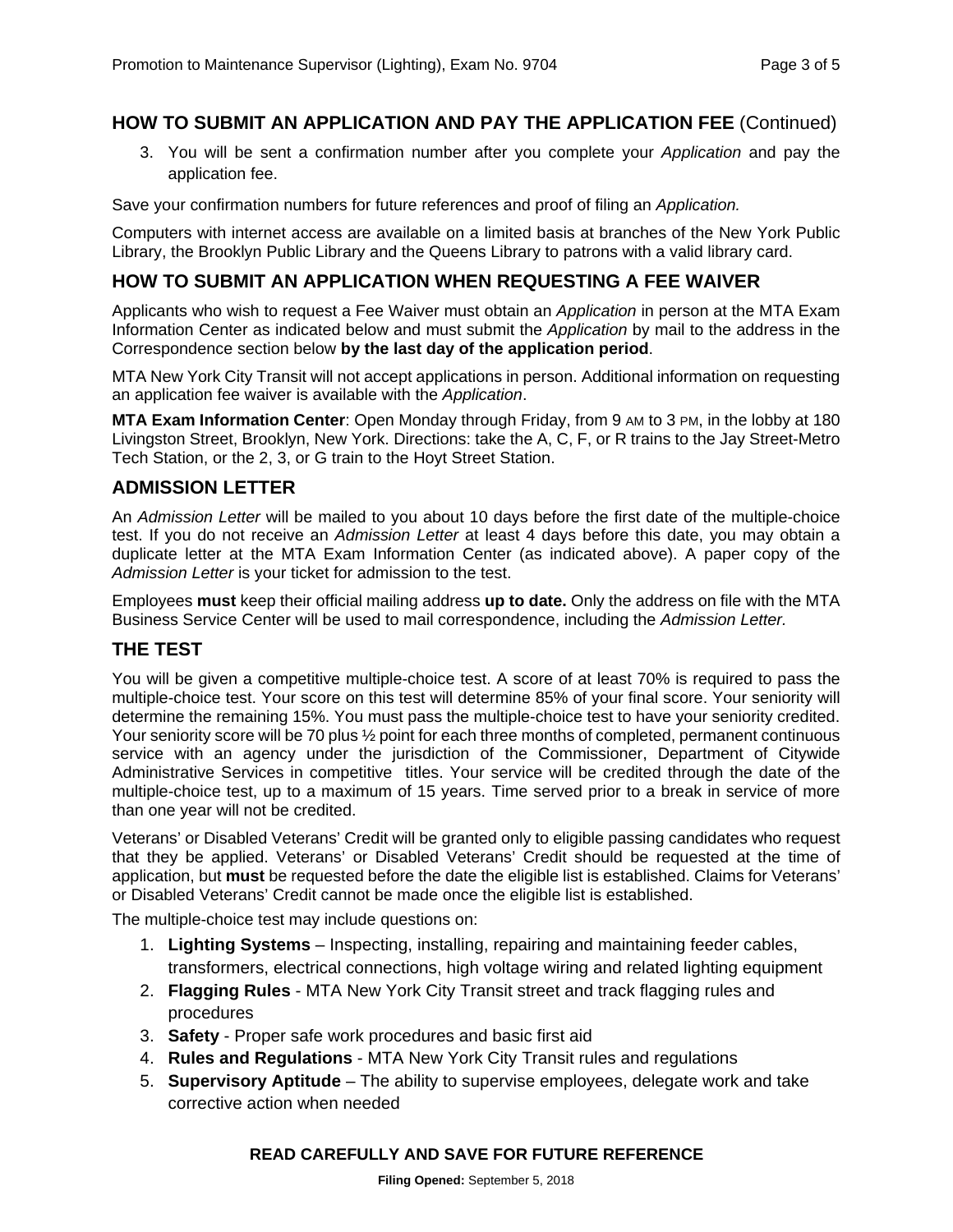#### **TEST ADMINISTRATION GUIDELINES**

**Warning:** You are not permitted to enter the test site with cellular phones, smart watches, beepers, pagers, cameras, portable media players, or other electronic devices. Calculators are permitted, however they must be hand-held, battery or solar-powered, numeric only. Calculators with functions other than addition, subtraction, multiplication and division are prohibited. Electronic devices with an alphabetic keyboard, word processing, or data recording capabilities, such as planners, organizers, etc., are prohibited. If you use any of these devices in the testing site building at any time before, during, or after the test, you may **not** receive your test results, your test score may be nullified, and your application fee will **not** be refunded.

You may not have any other person, including children, present with you while you are being processed for or taking the test, and no one may wait for you inside of the test site while you are taking the test.

**Leaving:** You must leave the test site once you finish the test. If you leave the test site after being fingerprinted but before finishing the test, you will not be permitted to re-enter. If you disregard this instruction and re-enter the test site, you may not receive your test results, your test score may be nullified, and your application fee will not be refunded

**Proof of Identity**: You must present your MTA New York City Transit employee ID when you arrive to take each test.

#### **THE TEST RESULTS**

If you pass the multiple-choice test and are marked eligible, your name will be placed in final score order on an eligible list and you will be given a list number. You will be notified by mail of your test results. If you meet all requirements and conditions, you will be considered for appointment when your name is reached on the eligible list.

#### **SPECIAL ARRANGEMENTS**

**Late Filing:** Consult with **your department's Human Resources representative** to determine the procedure for filing a late *Application* if you meet one of the following conditions:

- 1. You are absent from work for at least one-half of the application period and are unable to apply for reasons such as vacation, sick leave or military duty; or
- 2. You become eligible after the above application period, but on or before the first day of the multiple-choice test.

**Make-Up Test:** You may apply for a make-up test if you cannot take the test on the scheduled test date for any of the following reasons:

- 1. Compulsory attendance before a public body;
- 2. On-the-job injury or illness caused by municipal employment where you are an officer or employee of the City;
- 3. Absence from the test within one week after the death of a spouse, domestic partner, parent, sibling, child or child of a domestic partner;
- 4. Absence due to ordered military duty;
- 5. A clear error for which MTA New York City Transit is responsible; or
- 6. A temporary disability, pregnancy-related, or child-birth-related condition preventing you from taking the test.

To request a make-up test, mail your request with your documentation of special circumstances to the address found in the "Correspondence Section" below within 60 days of your scheduled test date or make the request within 60 days of restoration to your position after performing ordered military duty.

#### (Continued)

#### **READ CAREFULLY AND SAVE FOR FUTURE REFERENCE**